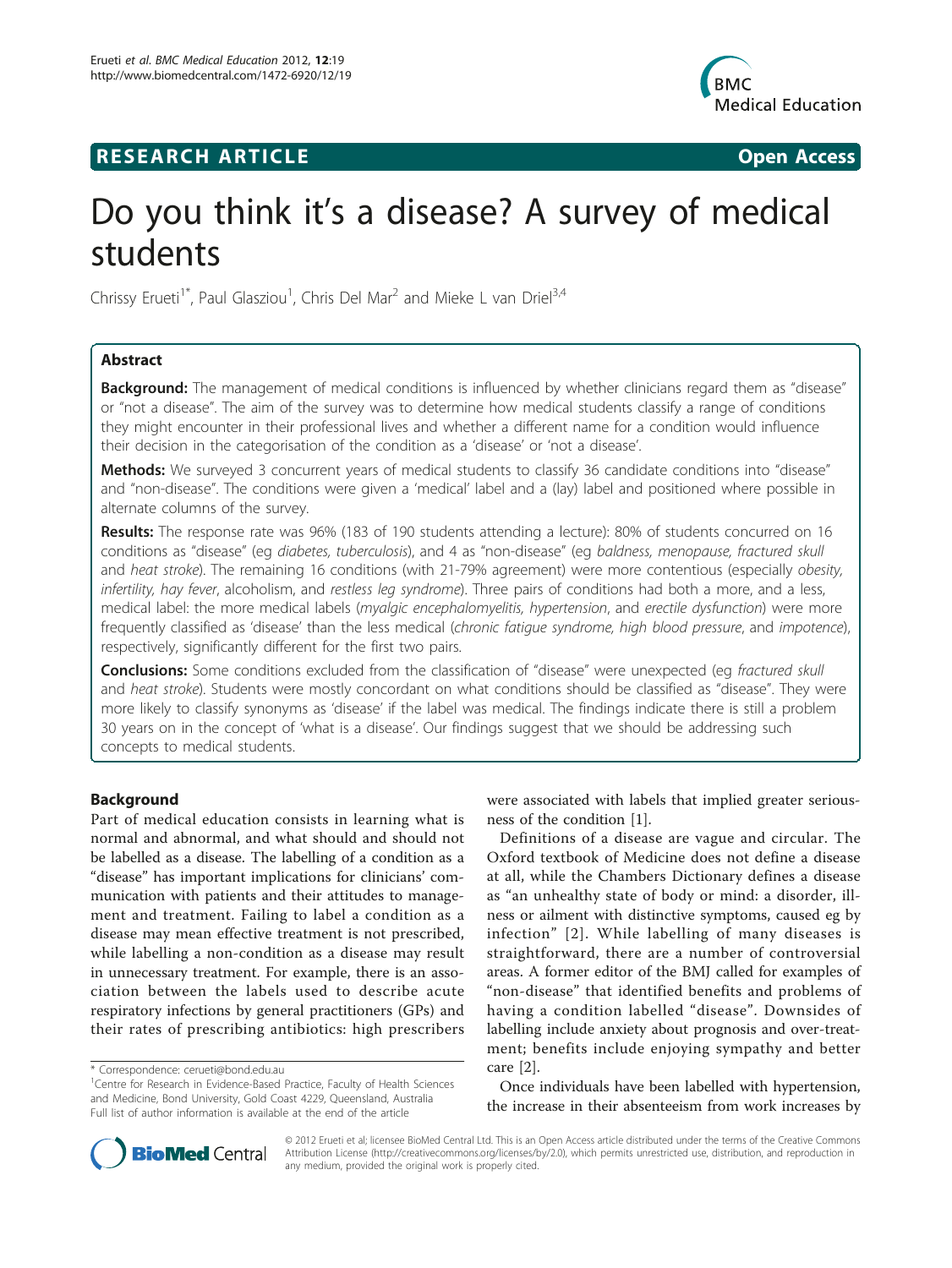<span id="page-1-0"></span>80% as a direct consequence of the individuals being labelled as 'diseased' [[3\]](#page-3-0). There is disagreement in medicine about what should and should not be labelled "disease". A survey of doctors and medical students 30 years ago found considerable disagreement, particularly for alcoholism, acne, and depression [\[4](#page-3-0)].

Classifications and attitudes change, and there are new candidates for "disease". Medical students are at a stage of their learning where opinions about diseases may be malleable. Accordingly we aimed to survey current medical students' classification of conditions as diseases, using some questions from an original survey for comparison, but including newer candidate conditions [[4](#page-3-0)]. We also tested whether different terms used to describe candidate conditions altered its classification into "disease" or "non-disease".

## Methods

We asked GPs to nominate conditions to be added or removed from the original survey. The new questionnaire was pilot-tested with 12 GPs and medical educators recruited from clinicians and primary care researchers affiliated with the Centre for Research for Evidence Based Practice (CREBP) for research purposes. The survey was modified based on their feedback. Three conditions were deliberately duplicated, using both lay and medical labels to determine if this influenced whether students categorized them as "disease" or "non-disease". The final list contained 36 conditions (Additional file [1\)](#page-3-0).

The survey was completed anonymously and voluntarily in the first fifteen minutes of three lectures conveniently selected for each of three year cohorts. The first three year cohort were selected for the survey based on the educational events timetabled on campus, the structure of the program then has students out on rotation in a variety of hospitals, making accessibility an issue. Students were given fifteen minutes to complete the survey. Approval was granted by the Bond University Human Ethics Committee.

The MBBS (Bachelor of Medicine, Bachelor of Surgery) is based on evidence (Evidence-Based Medicine), and has a strong educational focus on problem-based learning. It is completed in 4 years and 8 months. There is a variety of teaching and learning opportunities provided including case-based small group, small group tutorials, problem based tutorial practical classes, clinical skills and laboratory training, self directed learning, web based, e-learning, interactive seminars and lectures. After 8 blocks, the first "semesters" on campus, students spend 2 full years on clinical rotations.

The year 1 survey was carried out in week 6 of the student commencement of the program, then years 2 and 3. Within the current curriculum there is no specific session on the issue.

For each condition we calculated the percentage of students who categorised it as "disease", with 95% confidence limits. For tests of differences between labels we used a Fisher's exact test (using GraphPad software <http://www.graphpad.com/quickcalcs/contingency2.cfm>).

## Results

We surveyed 190 medical students who attended the lectures from Years 1 (n = 66), 2 (n = 54) and 3 (n = 70) in the School of Medicine at Bond University. The response rates were high: Year 1 (n = 66/66), Year 2 (n  $= 51/54$ ) and Year 3 (n = 66/70), although only 74% of those enrolled in the medical programme attended the relevant lecture. Of those enrolled in the 3 years of the medical program, 49% were female and the average age was 21, 24, and 26 years for Years 1, 2, and 3 respectively (Figure 1).

There was considerable variation in the proportion classifying conditions as "diseases". Diabetes and tuberculosis ranked highest with almost all students classing both of these conditions as diseases. Lowest ranked were baldness and menopause, with less than 20% of students labelling these as *diseases*. For several conditions there was a close to even split across students, e.g., obesity, infertility, hay fever, alcoholism, and restless leg syndrome.

The three pairs of conditions for which we had provided two labels (a more, and a less, medical label) appeared to influence the classification. More medical labels (myalgic encephalomyelitis, hypertension, and

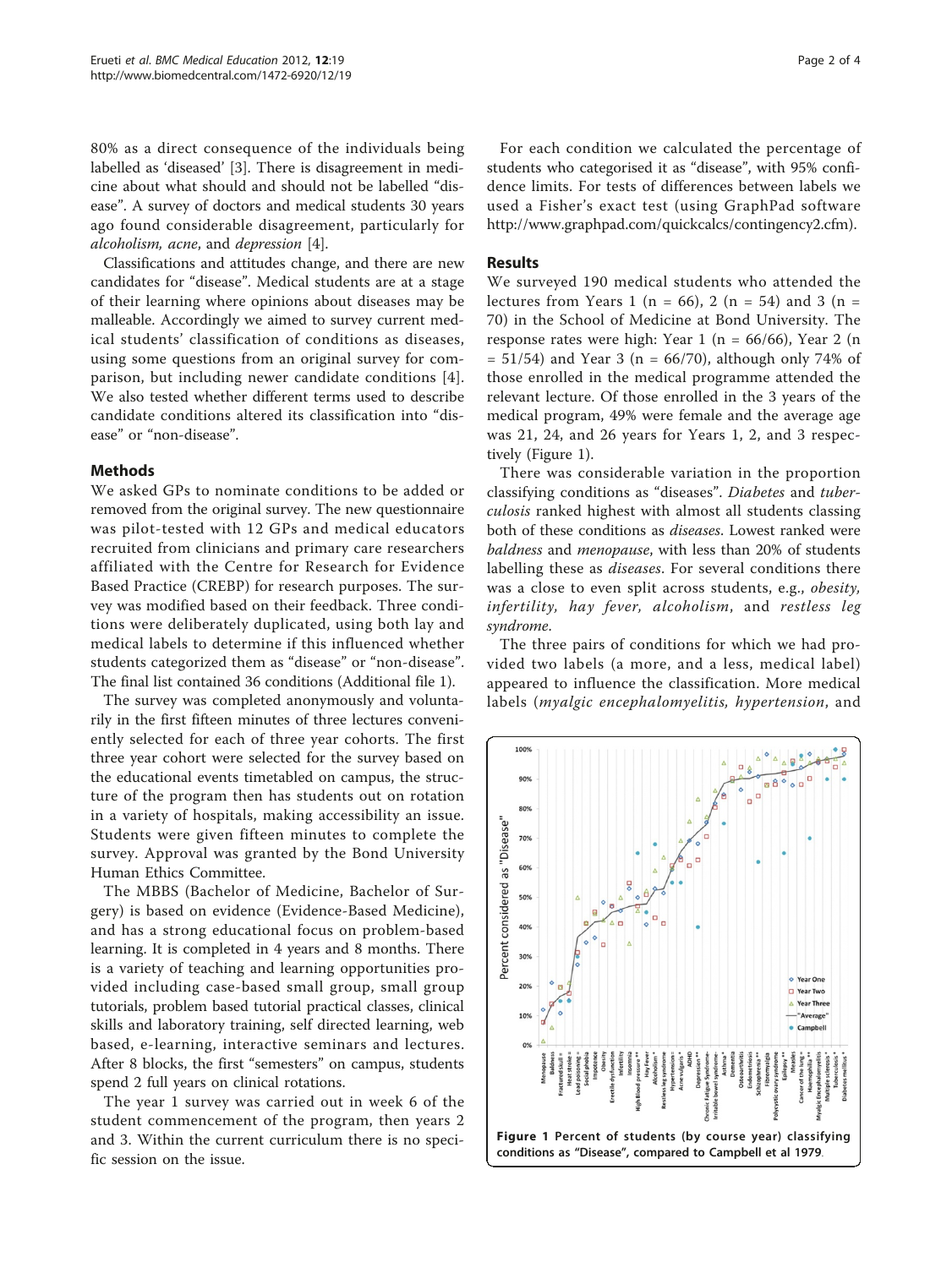erectile dysfunction) were more frequently classified as "disease" than less medical (chronic fatigue syndrome, high blood pressure, and impotence), respectively, significantly for the first two pairs, (Table 1).

There were only minimal differences in diseases classification across the year cohorts: a mean 65% for Year 1; 64% for Year 2; and 68% for Year 3. The largest apparent difference between years was for lead poisoning, which was labelled "disease" by 27% in Year 1 and 50% in Year 3.

## **Discussion**

We found that students' classification of conditions that they are likely to encounter during their professional lives as "disease", or not, was concordant > 80% across year cohorts for 16 conditions, each of which might be encountered during the first part of a medical programme. Similarly there was concordance < 20% about which conditions classified as "non-disease" for four baldness, menopause, fractured skull and heat stroke. To determine what showed 'good' concordance and 'poor' concordance, there is no universally agreed definition of "good agreement". However, one standard statistical text suggests that for kappa "good agreement" is 0.60 to 0.80 and this seems a reasonable pair of arbitrary cut-points to adopt [[5](#page-3-0)].

The 16 conditions with poor concordance (concordance between 21 and 79%) are of interest. They suggest that the criteria for classifying conditions as "disease" are unclear. For each, one could imagine arguments mounted both for and against. The decision to label something as "disease" clearly has health implications for individuals, but could alternatively be thought of as a societal problem with causes (related to urban design, the economics of food availability and so on) remote from any direct clinical influence.

Some conditions are clearly controversial, such as chronic fatigue syndrome and attention deficit hyperactivity disorder. Clinicians' opinions are divided on whether these conditions have an organic cause or are linked to personality, or a societal aetiology and our students' ratings may be a reflection of this. A study of 1250 US Healthcare providers showed this with 20% agreeing that "Chronic fatigue syndrome is only in the patients head", with 51% disagreeing but a further 29% answering they did not know [\[6](#page-3-0)]. A qualitative study of Australian General Practitioners attitudes and practices to attention deficit hyperactivity disorder showed that those that participated in the focus groups emphasised social, family and environmental factors, however the evidence emphasises the neurobiological nature of attention deficit hyperactivity disorder [\[7](#page-3-0)].

The prescription of drugs for attention deficit hyperactivity disorder is managed several times more often in some parts of Australia compared to others, suggests that such controversial classifications can contribute to differences in clinical management [[8](#page-3-0)]. Labelling a condition has implications for the way it is managed. For example, having *bronchitis* justifies the need for antibiotics, whereas the same clinical presentation described as "*a flu*" does not [\[9](#page-3-0)]. Even for more 'objective' conditions there may be disagreement. For example, there is confusion on how to treat ductal carcinoma in situ. Women may be given conflicting information on whether to treat or not based on the labelling of this condition. At a recent conference in an audience of 100 surgeons and oncologists, the audience was asked to vote on how they might describe ductal carcinoma in situ to a patient, 50% voted "might become breast cancer," 25% voted "breast cancer at an early stage," and 25% voted "breast cancer and can't be left" [[10\]](#page-3-0).

Several previous studies have looked at agreement about labelling and the impact of a medical versus a non- medical label. Participants were psychology and medical students. Both studies resulted in participants considering the medical label more serious, less common and therefore more 'disease-like' than when the condition had the non medical label [\[11,12\]](#page-3-0).

Medical labels were classified as "disease" more than their lay descriptions in two of three duplicate candidate conditions. There are several possible reasons. Assuming students did not appreciate the conditions were synonyms, they may have been unfamiliar with the more technical description (although for this we might have expected concordance to have increased with the more senior students). Perhaps students simply worked

Table 1 Percent classified as disease (pooled across years) for 3 conditions with duplicate names

| Condition 1                      | Number of students labelling condition as Condition 2<br>disease (%) |                             | Number of students labelling<br>condition<br>as disease (%) | Percentage<br>difference, %<br>(p-value) |
|----------------------------------|----------------------------------------------------------------------|-----------------------------|-------------------------------------------------------------|------------------------------------------|
| Myalgic<br>Encephalomyelitis     | 174/181 (96)                                                         | Chronic Fatique<br>Syndrome | 136/182 (75)                                                | $21\% (< 0.001)$                         |
| Hypertension                     | 108/180 (60)                                                         | High Blood<br>Pressure      | 87/183 (48)                                                 | 12% (0.02)                               |
| Erectile dysfunction 81/180 (45) |                                                                      | Impotence                   | 76/182 (42)                                                 | 3% (NS*)                                 |

 $*$ p > 0.05